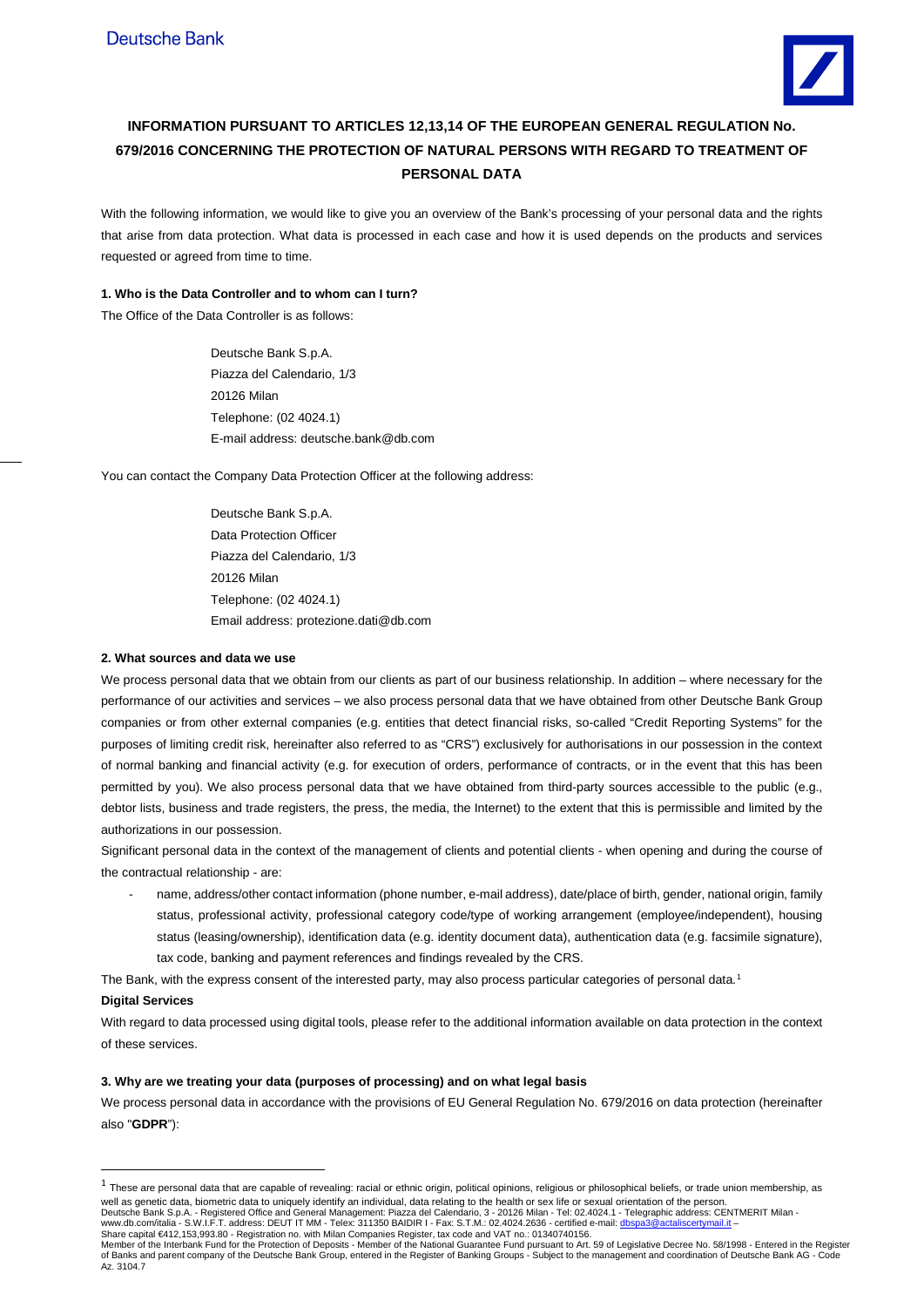

# **a. The processing is necessary for the execution of a contract of which the interested party is a party [Art. 6 (1) b]**

The processing of personal data occurs in the execution of banking transactions and the provision of investment services as part of the fulfilment of the Bank's contractual obligations to clients or in the execution of the pre-contractual measures following your request. The purposes of data processing relate to the product/service and include, among other things, analysis of needs, consultancy, administration and financial assistance, as well as execution of transactions. Further details regarding the purpose of data processing can be derived from contractual documentation and economic conditions.

# **b. To pursue the legitimate interests of the data controller [Article 6(1)(f) GDPR]**

If necessary, we also process your data beyond mere contractual performance to safeguard our legitimate interests or those of third parties, for example:

- Consultation and exchange of data with credit rating agencies (e.g., C.R.S.) to determine solvency, risk of default.
- Verification and optimisation of the procedure for analysing requirements and direct customer interviews, including customer segmentation and calculation of likelihood of entering into an agreement.
- Advertising or market research and opinion polls, to the extent that you have not objected to the use of the data.
- Assertions of legal claims and defence in the event of disputes.
- Guarantee of IT security and IT activity by the Bank.
- Preventing the commission of crimes.
- Measures for the safety of buildings and installations.
- Business management measures for services and products.
- Risk management within the group.

# **c. Based on the consent expressed by the interested party [Art. 6 (1) (a) GDPR]**

If you have given us your consent to the processing of personal data for certain purposes (e.g., the transmission of data within the Deutsche Bank AG organisation and group), the lawfulness of the processing is created through your expression of consent.

If you have given us your consent, your personal data will be processed for legal purposes (in conjunction with legal obligations, regulations, Community legislation, supervisory and control provisions also relating to the Central Credit Register; usury law, antimoney laundering law, etc.) and contractual purposes (connected and instrumental to the acquisition of information prior to the conclusion of the contract to which the interested party is a party, and to the performance of said contract for the management of payments, and the keeping of the accounts for the production of internal statistics, etc.).

If you have given us your consent, your personal data will also be processed for the purposes of information and commercial investigation and profiling (i.e. to provide information on products and/or services and/or initiatives of the Bank, the Deutsche Bank Group, the Deutsche Bank AG Group and/or third parties, or to conduct market research, including by e-mail and/or SMS and/or with an automated telephone operator, also to check the quality of the products and/or services offered by the Bank and/or group companies and the degree of satisfaction of the interested party in relation to them, as well as the to better understand your needs, interests and/or desires).

The express consent may be revoked at any time. This withdrawal is valid for the future and does not apply to previous treatment of the data. You may request the list of your consents at any time.

# **d. To fulfil a legal obligation [Article 6(1)(c) of the GDPR] or for the performance of a task in the public interest [Article 6(1)(e) of the GDPR]**

In addition, as a banking institution, we are subject to various legal obligations, meaning legal requirements (e.g., credit reporting system law, money laundering law, securities trading law, tax law) and banking supervision rules (e.g., European Central Bank, Bank of Italy and Consob). The purposes of processing include checking creditworthiness, identity and age, preventing fraud and money laundering, fulfilling tax control and reporting obligations, and assessing and managing risks within the Bank and within the group.

Deutsche Bank S.p.A. - Registered Office and General Management: Piazza del Calendario, 3 - 20126 Milan - Tel.: 02.4024.1 - Telegraphic address: CENTMERIT Milan -

www.db.com/italia - S.W.I.F.T. address: DEUT IT MM - Telex: 311350 BAIDIR I - Fax: S.T.M.: 02.4024.2636 - certified e-mail: <u>dbspa3@actaliscertymail.it</u> –<br>Share capital €412,153,993.80 - Registration no. with Milan Compan

Member of the Interbank Fund for the Protection of Deposits - Member of the National Guarantee Fund pursuant to Art. 59 of Legislative Decree No. 58/1998 - Entered in the Register<br>of Banks and parent company of the Deutsch Az. 3104.7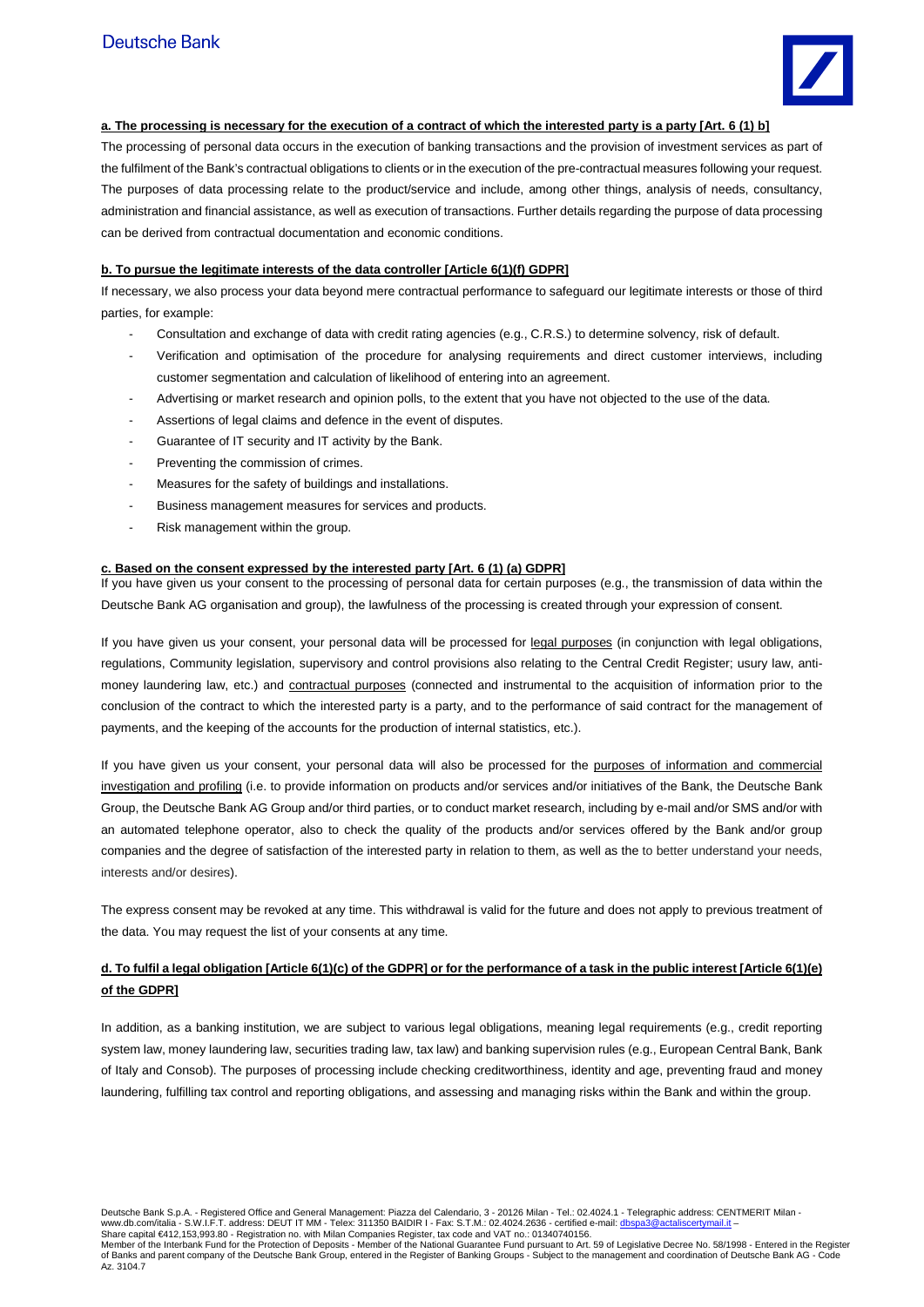

# **4. Personal Data Recipients: Who gets my data?**

Inside the Bank, the offices that have access to your data<sup>[2](#page-2-0)</sup> are those that have need for said data to fulfil our legal and contractual obligations. For these purposes, the companies in the group to which we belong (Deutsche Bank AG), and the service providers and collaborators that we use, may receive data in accordance with the principles of confidentiality and our written guidelines on data protection. These are essentially companies or certain categories of Italian and foreign entities<sup>[3](#page-2-1)</sup>.

With regard to the transmission of data to recipients outside the Bank, it must be borne in mind that we, as a banking institution, are bound by the obligation of confidentiality regarding the facts and assessments relating to clients of which we are aware.

#### **5. Are data transmitted to foreign countries or international organizations?**

The transmission of data to countries outside the EU or the European Economic Area (so-called third countries) is only done if it is required by law to execute your orders (e.g., payment orders and securities trading orders). In the event that third-country service providers are employed, they are required to comply with the European data protection standards agreed to by way of European treaties, subject to standard contractual clauses provided for by the European Commission and compliance with further specific written instructions.

### **6. How long are my data stored?**

We process and retain your personal data for the period necessary to fulfil legal and contractual obligations. It is necessary to take into consideration that our business relationship is a continuing contractual obligation established on a multi-annual basis.

If the data is no longer required for the purposes of contractual or legal obligations, it is deleted on a regular basis, except where processing is required for the following purposes:

- Fulfilment of data retention periods under civil, commercial and tax law.
- Preservation of evidence in the context of provisions concerning the statute of limitations.

# **7. What data protection rights do I have?**

Each person concerned has the right to ask the Data Controller about:

- access;

<span id="page-2-1"></span><sup>3</sup>In particular:

-

- persons performing activities instrumental to the management of the relationship with the interested party (for example: services for the acquisition, registration and processing of data originating from documents or supports provided by the interested party and involving mass processing of payments, bills, cheques and other securities; transmission, printing, enveloping, transportation and sorting of the communications addressed;
- individuals, including those belonging to the DB Group (for example: Finanza & Futuro Banca S.p.A. or Fiduciaria S. Andrea S.r.l.), which provide banking, financial, insurance and/or investment services (for example: parties involved in the management of payment services; companies whose products or services are distributed by the Bank; companies that distribute the products of the Bank; other banks, financial intermediaries or investment firms);
- entities that determine financial risks (so-called "credit reporting systems") to contain credit risk, such as:
	- CRIF S.p.A., with registered office at Via M. Fantin 1-3, 40131 Bologna. (which collects information on financing relationships regardless of the existence of defaults in repayments);
	- CTC Consorzio per la Tutela del Credito [Consortium for the Protection of Credit], with registered office at Viale Tunisia 50, 20124 Milan which collects information only on financing relationships in default or distress);<br>Experian Information Services S.p.A., with registered office at Via Carlo Pesenti, 121, 00156 Rome (which collects information on financin
	- relationships regardless of the existence of defaults in repayments);
	- Cerved Group S.p.A., with registered office at Via San Vigilio 1, 20142 Milan (which manages credit reporting system of both positive and negative information);

for more information on the processing of data carried out under the above credit reporting systems, please refer to the document entitled *Codice di deontologia e di buona condotta per i sistemi gestiti da soggetti privati in tema di crediti al consumo, affidabilità e puntualità nei pagamenti - INFORMATIVA* [Code of Ethics and Conduct for Systems Operated by Private Parties in the Field of Consumer Credit, Reliability and Punctuality of Payments – REPORTING], - a copy of which is delivered separately to the interested party and is also available to all employees of the Bank. entities engaged in debt recovery or collection activities;

- persons managing national and international fraud control systems against banks, financial intermediaries and financial entities;
- factoring companies, or other entities for purposes related to securitisation or assignment of receivables or legal relationships with the interested party;
- 
- independent auditors and other consultants for the Bank; companies of the DB Group; DB AG and companies of the DB AG Group (the disclosure of the personal data of the interested party to such persons is due to the fact that the Company is controlled by DB AG and is therefore a member of the DB AG Group, and is intended to enable DB AG to report, by virtue of regulatory obligations, to the administrative and judicial authorities to which it is subject, or to monitor the management of financial<br>risks, as well as the sound and prudent management of itself and
- company trade union representatives and, where applicable, coordinating bodies of the latter;
- a company that processes personal data in order to manage transactions or competitions with rewards or loyalty programs related to the use of the products or services requested by the person concerned, or business investigations;
- administrative and judicial authorities.

Deutsche Bank S.p.A. - Registered Office and General Management: Piazza del Calendario, 3 - 20126 Milan - Tel.: 02.4024.1 - Telegraphic address: CENTMERIT Milan www.db.com/italia - S.W.I.F.T. address: DEUT IT MM - Telex: 311350 BAIDIR I - Fax: S.T.M.: 02.4024.2636 - certified e-mail: <u>dbspa3@actaliscertymail.it</u> –<br>Share capital €412,153,993.80 - Registration no. with Milan Compan

Member of the Interbank Fund for the Protection of Deposits - Member of the National Guarantee Fund pursuant to Art. 59 of Legislative Decree No. 58/1998 - Entered in the Register of Banks and parent company of the Deutsche Bank Group, entered in the Register of Banking Groups - Subject to the management and coordination of Deutsche Bank AG - Code Az. 3104.7

<span id="page-2-0"></span><sup>&</sup>lt;sup>2</sup> The offices and/or staff of the Bank's branches and/or Divisions, Service Departments and Units which process data using manual, IT and/or otherwise automated tools - according to a logic strictly related to the purposes of processing - in any case, do so in such a way as to ensure the security and confidentiality of such data.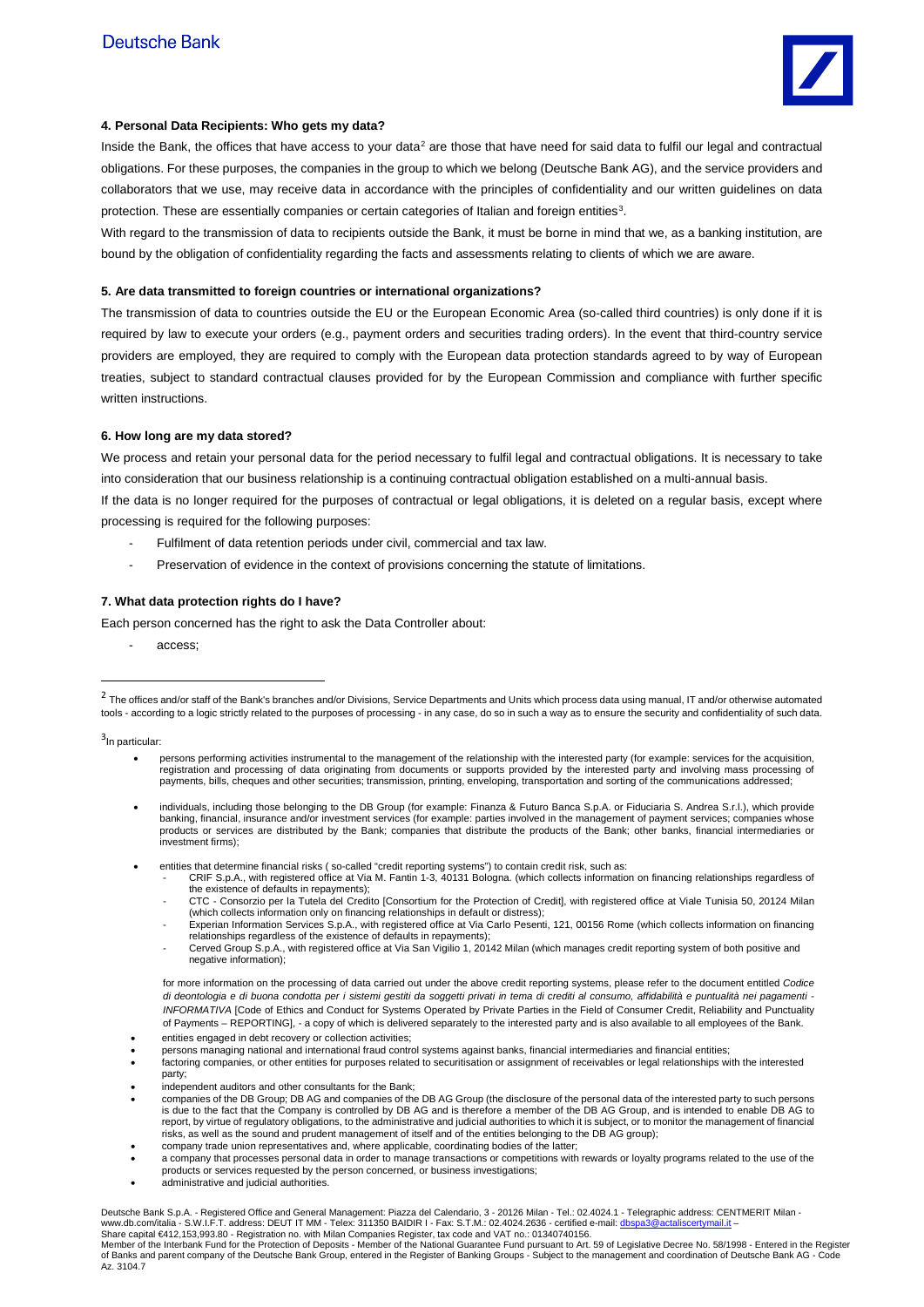

- corrections:
- deletion;
- treatment restrictions;
- objections:
- data portability.

You may revoke your consent to the processing of your personal data at any time. It should be noted that the withdrawal is valid for the future and does not apply to previous treatment.

There is also the right to lodge a complaint with the data protection supervisory authority.

## **8. Do I have an obligation to make the data available?**

As part of the business relationship, you must make available the personal data that is necessary for the conclusion of the contract or that we are required by law to collect. In the absence of such data, we are obliged to refuse the entering into or execution of the contract or to interrupt or terminate the continuation of the existing contract.

In particular, we have an obligation under the Money Laundering Act to identify you, for example, by means of the identity document and to request you that to indicate your name, your place and date of birth, your nationality and your residence address, and to preserve this information. In order to fulfil these legal obligations under the Money Laundering Act, you are required to make the necessary information and documentation available and to report any changes that occur during the course of the business relationship without delay. In the absence of the necessary information and documentation, we shall be unable to accept or continue the business relationship.

#### **9. To what extent is there an automated decision-making process (including profiling)?**

We do not use an exclusively automated decision-making process under Article 22 of the GDPR to establish and implement the business relationship. If we were to use such a procedure, we would provide you with specific information, where permitted by law.

### **10. Do you carry out "profiling"?**

We process your data in part in an automated manner in order to assess certain personal aspects (profiling, in particular, in order to analyse or predict aspects relating to economic situation, personal preferences, interests, reliability, behaviour, location or movement). We use profiling, for example, in the following cases:

- •To comply with the law, we must combat money laundering and fraud. Data assessments are also carried out in this area (for example, in payment transactions). These measures also serve to protect you.
- •To inform and advise you in a targeted manner about certain products, we use assessment tools that allow us to communicate and advertise products in a way that suits your needs, including through market research and opinion polls.
- •As part of the credit assessment, where we determine a scoring. By this method, we calculate the probability that a client will fulfil the financial commitments that he/she made when he/she entered into the contract. For the purposes of this calculation, the following information may be used, by way of example: income situation, expenses, debts incurred, the type of work performed, the employer, the duration of the employment relationship, the experience derived from any previous business relationship, the reimbursement of previous debts in accordance with the provisions of the contract and data provided by credit reporting agencies. The scoring is based on a recognized and tested mathematical-statistical method.

# **Information on the right to object under Article 21 of the EU General Data Protection Regulation (GDPR)**

# **1. Right of appeal relating to a single case**

You have the right at any time, for reasons arising from contingent circumstances, to object to the processing of personal data carried out on the basis of Article 6(1)(e) of the GDPR (Data processing for the performance of a task in the public interest) and Article 6(1)(f) of the GDPR (Data processing for the pursuit of the legitimate interest of the data controller); this also applies to profiling under the provisions of Article 4 no. 4 of the GDPR.

If an objection is lodged, we will no longer process the personal data that is the subject of the objection, except in the event that we are able to demonstrate reasons that must be compulsorily protected and that predominate over your interests, rights and freedoms or if the processing is intended to enforce, exercise or defend a right in court.

#### **2. Right to object to data processing for advertising purposes**

In some cases we process your personal information to conduct direct marketing. You have the right at all times to object to the processing of personal data for advertising purposes. This also applies to profiling, insofar as this is related to direct marketing.

Member of the Interbank Fund for the Protection of Deposits - Member of the National Guarantee Fund pursuant to Art. 59 of Legislative Decree No. 58/1998 - Entered in the Register of Banks and parent company of the Deutsche Bank Group, entered in the Register of Banking Groups - Subject to the management and coordination of Deutsche Bank AG - Code Az. 3104.7